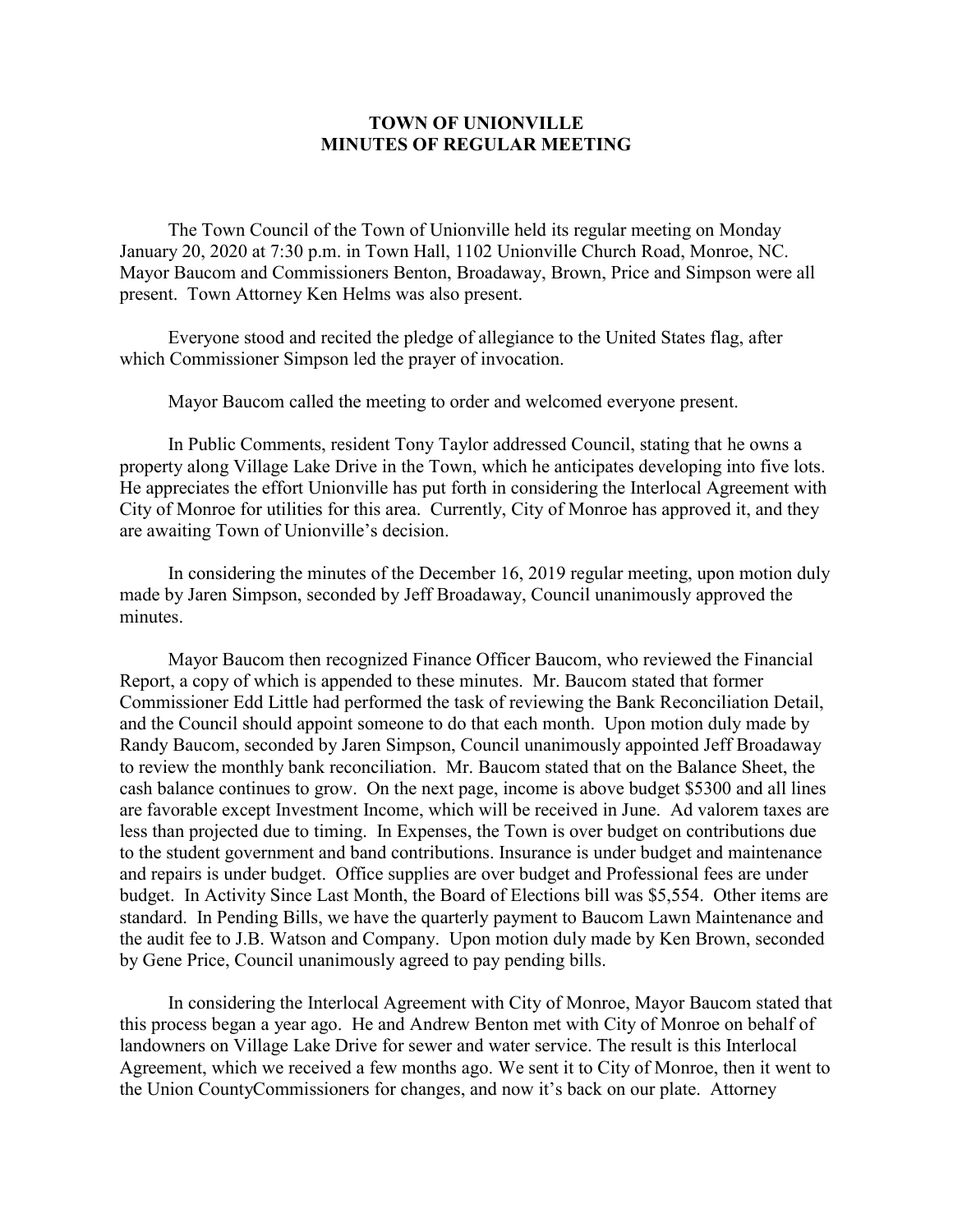Helms stated that he looked over the City of Monroe draft several months ago and has looked at this draft. The only substantive change is that the last draft included overall approval by Town of Unionville Town Council overall and it has been taken out of the last draft. He spoke with Larry Faison and asked him why.Since Town of Unionville does not provide water or sewer or any utilities, the process is too cumbersome. The process goes through City of Monroe and Union County and they will notify Town of Unionville. Town of Unionville's zoning still applies. This agreement allows City of Monroe and Union County to extend services and they notify Town of Unionville. This agreement would last five years. This agreement requires a 90-day written notice to terminate the agreement. Mayor Baucom stated that this applies to an area where the city and county have infrastructure in place. Attorney Helms agreed and added if they are close. It is a monetary decision by City of Monroe and Union County. Mayor Baucom again stated that the only change is that they will notify us if approved. Town of Unionville's zoning will still apply. Upon motion duly made by Andrew Benton, seconded by Jaren Simpson, Council unanimously adopted the Interlocal Agreement.

In considering the Public Nuisance Ordinance, Mayor Baucom inquired if this ordinance would apply to the entire Town. Land Use Administrator Gaddy stated that it would apply to the entire Town. She also advised that the Council could start with only a few items and others later, if desired. Attorney Helms stated that this has the potential to be weaponized, and since the Town has been asked to address garbage and abandoned appliances, he advised that they not rush into it; think long and hard about the citizens and each of these offenses. The consensus of the Council was to have N-Focus prepare a draft including Items #4, 6, 7, 8, 10 and 12 and requiring a signed written complaint for investigation. A copy of this document is appended to these minutes.

The next item of business was to consider Planning Board appointments. Upon motion duly made by Jaren Simpson, seconded by Jeff Broadaway, Council unanimously appointed Matt Price as Planning Board member. Upon motion duly made by Jaren Simpson, seconded by Jeff Broadaway, Council unanimously appointed Steve Outen as Planning Board alternate.

Resident Tony Taylor again thanked the Town for the Interlocal Agreement on behalf of the folks in the area.

In considering a Board of Adjustment alternate, and upon motion duly made by Andrew Benton, seconded by Gene Price, Council unanimously tabled this decision until next month.

Clerk Gaddy reported that the Town's current webmaster, Webbuilding Solutions, will be phasing out their operations at the end of the year 2020, so the Town will need to seek another webmaster. Finance Officer Baucom reported that Town of Fairview pays \$225 per month for their website and emails for the Council and staff. Council asked Clerk Gaddy to seek a recommendation from Piedmont Computers.

In other business, Ken Brown reported that he recently attended a site visit with NC Department of Transportation representatives and Union County Transportation Representative